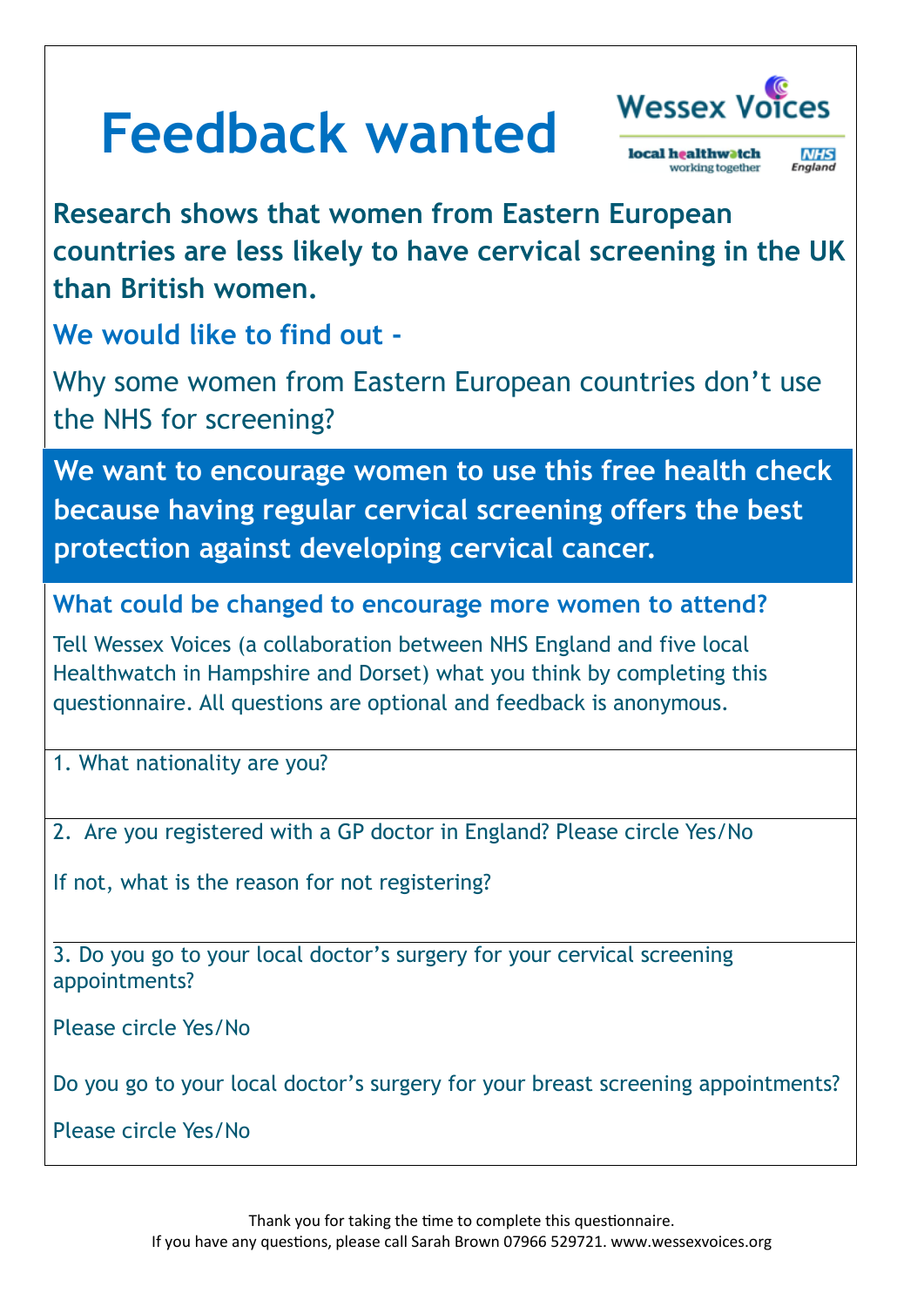4. If you don't go to a local doctor's surgery for cervical screening, where do you go and how often?

Can you tell me why you don't go for cervical screening at your GP doctor practice?

Is there something stopping you? *E.g. Time, embarrassment, language barrier?*

5. Do you go to your home country for cervical screening? Please circle Yes/No

Why do you choose to do that?

Do you share your results with your GP doctor in the UK?

Please circle Yes/No

6. If you do not go to your local doctor's surgery for your cervical screening appointments, what would encourage you to go?

Please comment-

7. If you had a cervical test and got an abnormal result, what did you do?

Please comment-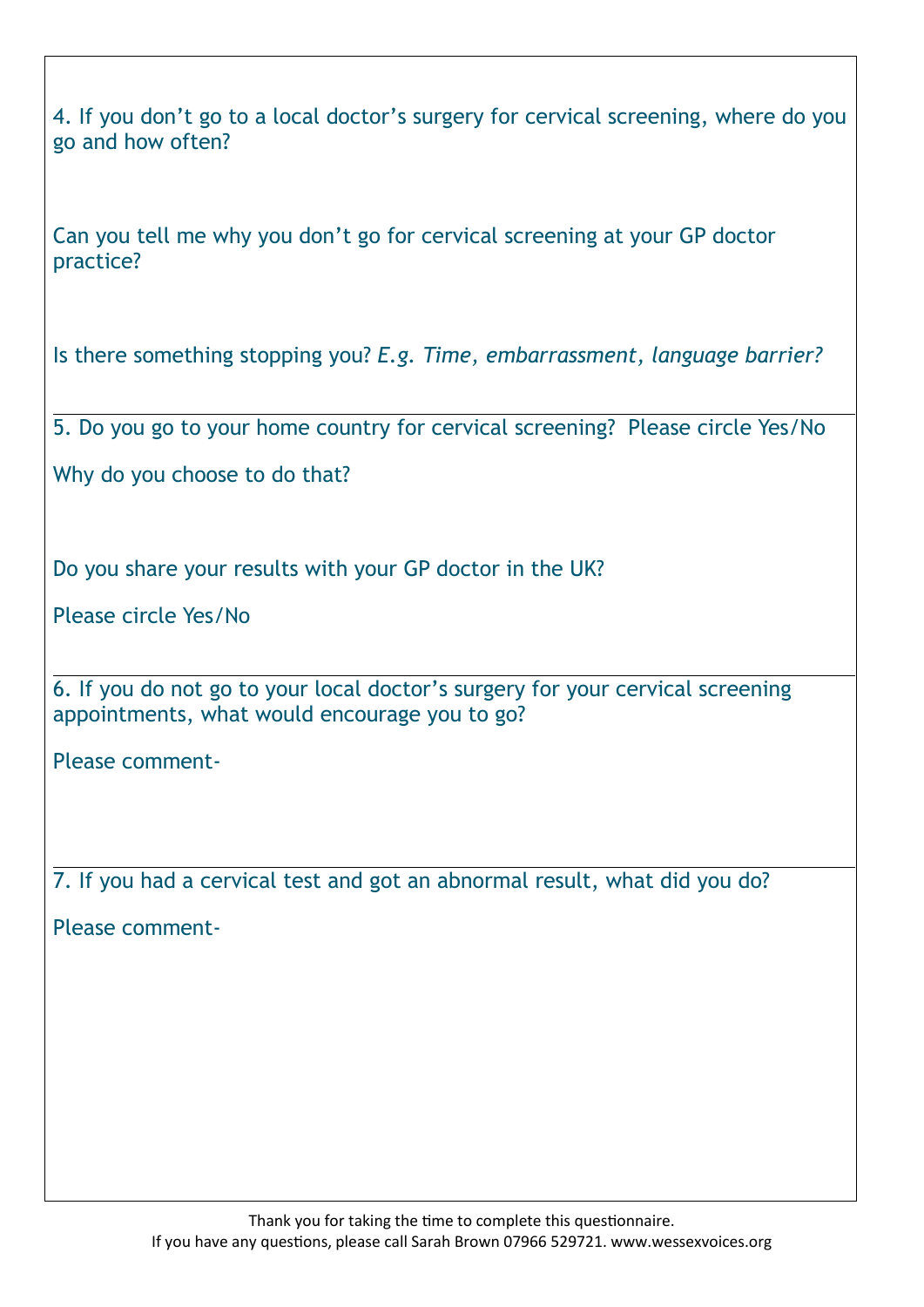